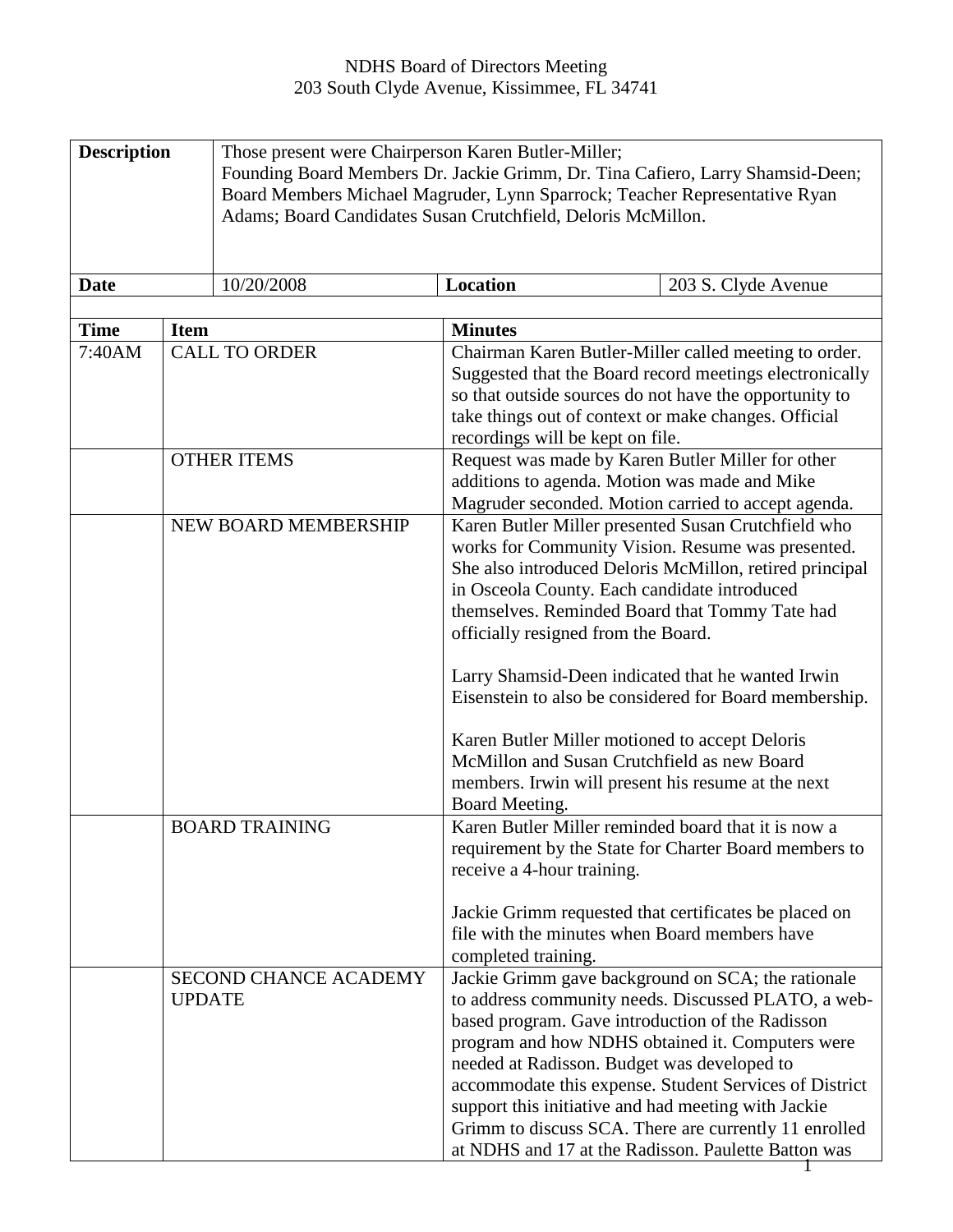|                              | hired as lead teacher at the Radisson to facilitate<br>program.                                                                                                                                                                                                                   |
|------------------------------|-----------------------------------------------------------------------------------------------------------------------------------------------------------------------------------------------------------------------------------------------------------------------------------|
|                              | Karen Butler Miller commented on the need for such<br>alternative programs tracks for children.                                                                                                                                                                                   |
|                              | Larry Shamsid-Deen asked if the school has the<br>authority to add new programs without Board approval.                                                                                                                                                                           |
|                              | Karen Butler Miller explained that she saw it as an<br>extension of SCA. Mike reviewed the agreement<br>between the Radisson and NDHS and saw that it was a<br>good program.                                                                                                      |
|                              | Larry Shamsid-Deen challenged that decision was made<br>without Board being involved.                                                                                                                                                                                             |
|                              | Jackie Grimm explained that SCA was approved by the<br>Board and that at prior meeting a Board member asked<br>how we can extend the program into the community.<br>This decision addressed the request that we meet with<br>School District of Osceola County.                   |
|                              | Karen Butler Miller asked Mrs. Deloris McMillon and<br>other Board members, Lynn Sparrock and Mike<br>Magruder, to look into procedures for additions of<br>programs at NDHS.                                                                                                     |
| <b>ENROLLMENT</b>            | Tina Cafiero discussed enrollment. We are currently<br>347 even though we were projected at 306. We just<br>went through our first FTE count. This has not impacted<br>the number of students in the classroom.                                                                   |
|                              | The cost of the SCA has only increased our costs one<br>time with the cost of the lap top computers. The purpose<br>of the SCA is to reduce the drop-out rate.                                                                                                                    |
|                              | Deloris McMillon's indicated that her political platform<br>when running for SDOC School Board was to help<br>reduce the drop-out rate and increase graduation rate.<br>She believes that this program will be very beneficial to<br>Osceola County and will benefit the school.  |
| <b>OUT OF FIELD TEACHERS</b> | Tina Cafiero reported to the Board that the out-of-field<br>teachers had been submitted to the School District and<br>had been distributed to the NDHS Board members. All<br>teachers are in compliance for being on-track.<br>Karen Butler Miller motioned to accept the report. |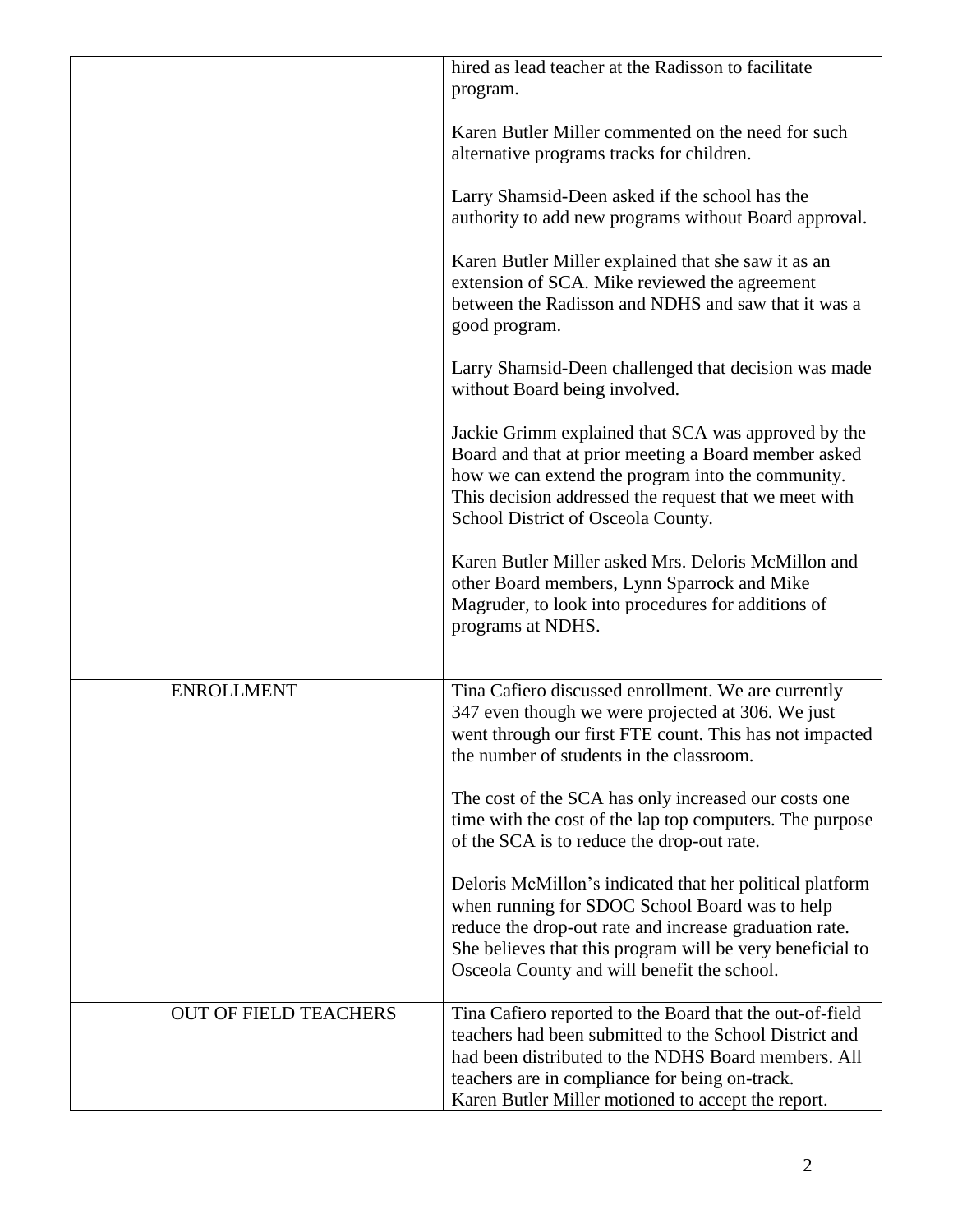|                                           | Larry Shamsid-Deen asked about one of the teachers<br>who was sanctioned by the PPC and wanted to know<br>what the Board's view of this situation was. Karen<br>informed the Board that she was well aware of the<br>situation and gave the Board an update and reassured<br>that there was not a concern for the teacher being in a<br>teaching capacity. This was affirmed by Susan<br>Crutchfield.                                            |
|-------------------------------------------|--------------------------------------------------------------------------------------------------------------------------------------------------------------------------------------------------------------------------------------------------------------------------------------------------------------------------------------------------------------------------------------------------------------------------------------------------|
|                                           | Lynn Sparrock made the motion to accept the report.<br>Motion was seconded by Deloris McMillon. Motion<br>was carried.                                                                                                                                                                                                                                                                                                                           |
| <b>SAC UPDATE</b>                         | Tina Cafiero indicated that this year's SAC committee<br>was very active and participatory. The meetings are<br>being held in the morning to facilitate the attendance by<br>parents. Volunteer forms have been completed by most<br>parents and SAC uses this to contact the parents.<br>One Board member asked if the Board could be<br>included on the database.                                                                              |
|                                           | There has been a change in the SAC meeting time to<br>7:30AM which has increased attendance. Parents are<br>alerted of needs and parents respond.                                                                                                                                                                                                                                                                                                |
|                                           | Karen Butler Miller indicated that she would like for a<br>parent SAC member to be invited to the NDHS Board<br>meetings. Board members were also encouraged to<br>attend SAC meetings. The calendar of events is posted<br>on the NDHS web site.                                                                                                                                                                                                |
| <b>FINANCIAL UPDATE</b>                   | Jackie Grimm gave a brief summary of discussions held<br>with Mercantile Bank, the bank that holds our<br>mortgage.                                                                                                                                                                                                                                                                                                                              |
| <b>INVESTIGATIVE</b><br><b>PROCEDURES</b> | Larry Shamsid-Deen indicated that he would like set<br>procedures for investigations. He indicated that he felt<br>there was a conflict of interest in the FCAT<br>investigation as well as the investigation involving the<br>falsification of employment records. The use of an<br>attorney should also be clarified.                                                                                                                          |
|                                           | Karen Butler Miller reviewed the two allegations. In the<br>FCAT investigation, Karen consulted Osceola County<br>School District HR department as well as with Dr.<br>Sonia Esposito. Karen also interviewed school directors<br>after Lynn Sparrock had conducted her investigation<br>and felt that the charges were unfounded. In addition,<br>Mike Magruder reviewed the final report. Final reports<br>had been sent to all Board members. |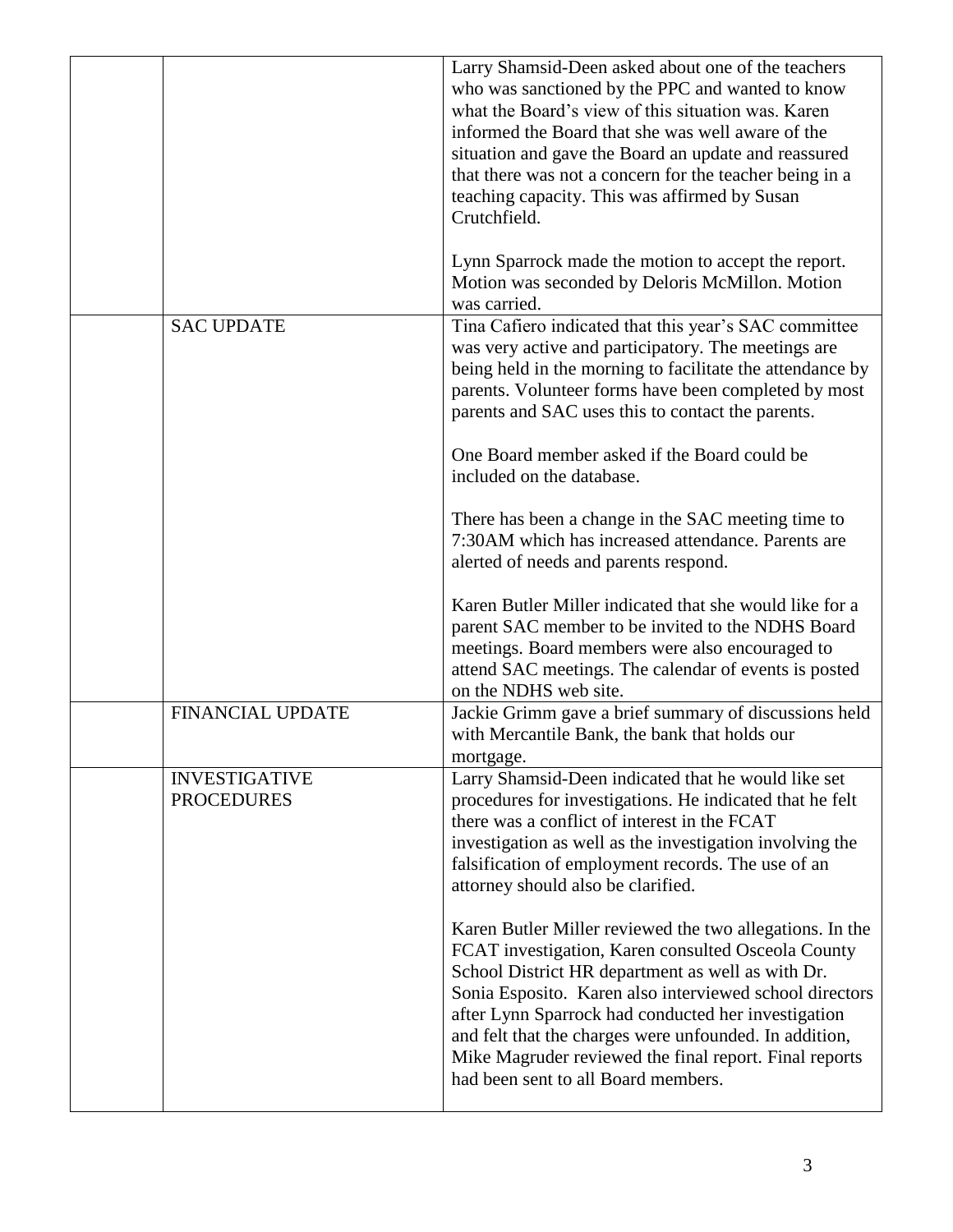|  | In reference to the falsification of employment records,<br>Karen Butler Miller also indicated that she had followed<br>the procedures as outlined by the School District of<br>Osceola County's policies and procedures. She<br>indicated that as a Charter Board, we often mirror the<br>District's policies and guidelines. As a Charter School<br>we don't always have the opportunity to have our own<br>procedures.                                                                             |
|--|-------------------------------------------------------------------------------------------------------------------------------------------------------------------------------------------------------------------------------------------------------------------------------------------------------------------------------------------------------------------------------------------------------------------------------------------------------------------------------------------------------|
|  | Karen indicated that we could form a committee to<br>investigate the District policy. Susan Crutchfield,<br>Carmen Torres, and Ryan Adams were named to this<br>committee. They can give us their recommendations at<br>the next regular Board meeting.                                                                                                                                                                                                                                               |
|  | Lynn Sparrock indicated that the falsification of<br>employment records was investigated by the directors<br>of the school. The FCAT investigation was conducted<br>by the Board members. Initially, the complaint was filed<br>with the District. The District determined that this was<br>not an issue for them to investigate. The District<br>returned the investigation to the Board. The District<br>indicated that they did not find sufficient cause for them<br>to conduct an investigation. |
|  | Karen Butler Miller reminded the Board that her<br>training in matters of investigations was extensive. The<br>appeal process could be made to the District.                                                                                                                                                                                                                                                                                                                                          |
|  | Tina Cafiero reminded Board that Angela Morino is<br>responsible for investigation any improprieties of FCAT<br>violations at the District. Mrs. Morino did not feel that<br>there was sufficient reason to investigate by the District.                                                                                                                                                                                                                                                              |
|  | Jackie Grimm will mail certified copy of final<br>investigation to Mr. Shamsid-Deen in reference to<br>falsification of employment records.                                                                                                                                                                                                                                                                                                                                                           |
|  | Larry indicated that he wanted to appeal the final report<br>of the FCAT investigation. The final report went out to<br>all Board members via email. He also stated that the<br>investigation was retaliatory in nature.                                                                                                                                                                                                                                                                              |
|  | Larry Shamsid-Deen commented to Board that<br>investigation should not be conducted by the Directors.                                                                                                                                                                                                                                                                                                                                                                                                 |
|  | Tommy Tate did the investigation of Mr. Shamsid-<br>Deen's retaliation claim. Karen Butler Miller indicated                                                                                                                                                                                                                                                                                                                                                                                           |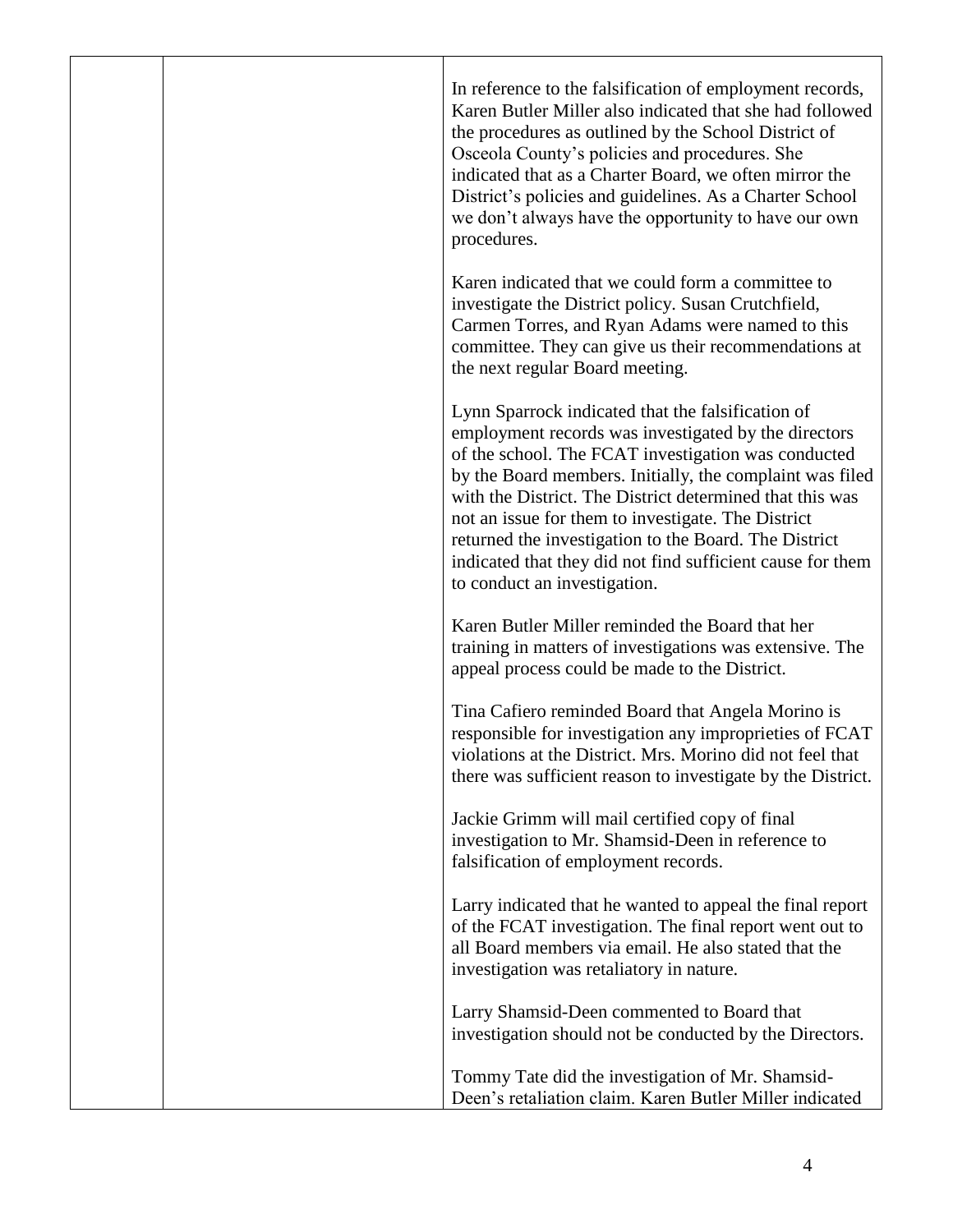|                        | that since Mr. Tate had resigned, that she will get at<br>that report from him ASAP.                                                                                                                                                                                                                                                                |
|------------------------|-----------------------------------------------------------------------------------------------------------------------------------------------------------------------------------------------------------------------------------------------------------------------------------------------------------------------------------------------------|
| <b>SCHOOL GRADE</b>    | Larry Shamsid-Deen wanted to know what sanctions<br>there would be because NDHS has been at a D for the<br>last two years. Tina Cafiero assured the Board that there<br>were no sanctions by the State.                                                                                                                                             |
|                        | Karen Butler Miller stated that we need to look at our<br>efficiency and effectiveness of our students. Tina<br>Cafiero indicated that besides visiting with the staff, we<br>use data to drive what we do at our school. Looking at<br>the data is crucial. Teachers also look at their student's<br>data to address their own professional goals. |
|                        | Deloris McMillon indicated that NDHS was actually<br>doing quite well. This gives us a goal for next year.                                                                                                                                                                                                                                          |
|                        | Larry Shamsid-Deen advised that we needed to be<br>careful when referring to students' ethnicity. Karen<br>reminded Larry that the NO CHILD LEFT BEHIND<br>Act checks student progress based on ethnicity.                                                                                                                                          |
| <b>RESIGNATION</b>     | Karen Butler Miller resigned her position as Board<br>Chair; however, she indicated that she would remain on<br>the Board.                                                                                                                                                                                                                          |
| EEOC COMPLAINT UPDATE  | Karen Butler Miller stated that she has called EEOC<br>several times. No contact has been made from EEOC.<br>She questioned EEOC's procedures. Wants new<br>investigator since Karen is no longer in contact with<br>Board as President. Karen distributed a copy of the<br>EEOC policies. She has made offer of mediation.                         |
|                        | Tina told the Board that the EEOC investigator's only<br>interest in this case was for the Board to settle.                                                                                                                                                                                                                                         |
|                        | Mike indicated that he could be the liaison for the<br>EEOC.                                                                                                                                                                                                                                                                                        |
| <b>NEW CHAIRPERSON</b> | Karen Butler Miller indicated that we need to elect a<br>new chairperson. Committee was established to include<br>Deloris McMillon, to chair the committee, Jackie<br>Grimm, and Larry Shamsid-Deen. The meeting will<br>take place at NDHS on Friday, October 24, 2008.                                                                            |
|                        | Larry Shamsid-Deen indicated that he wanted<br>compensation for Board members' travel.                                                                                                                                                                                                                                                              |
|                        | Karen indicated that this Board was voluntary. Susan<br>Crutchfield stated that she had served on numerous<br>boards and it was never expected that the board<br>members would be compensated for travel to board                                                                                                                                   |